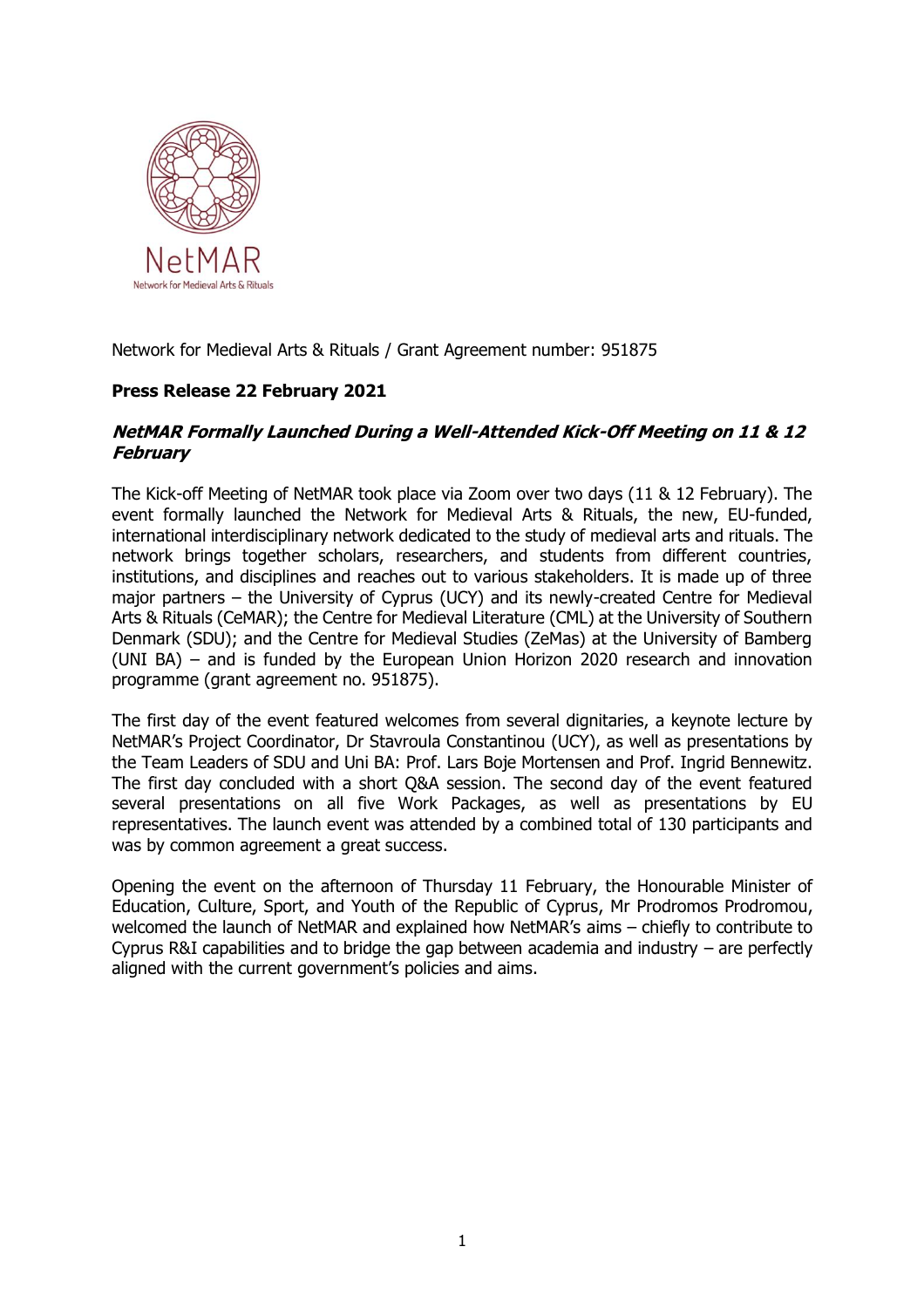

Mr Prodromos Prodromou, Minister of Education, Culture, Sport, and Youth of the Republic of Cyprus

Along the same lines and in the same spirit, the Honourable Deputy Minister of Tourism of the Republic of Cyprus, Mr Savvas Perdios, reaffirmed his Ministry's full support to NetMAR and wished everyone involved success in their tasks ahead.



Mr Savvas Perdios, Deputy Minister of Tourism, Republic of Cyprus

The President of the Cyprus Research and Innovation Foundation, Dr Mastroyiannopoulos, then took to the screen to congratulate all the NetMAR partners. Dr Mastroyiannopoulous praised the ability of researchers at the University of Cyprus to attract international funding, and spoke passionately about the role of the humanities in the R&I field of Cyprus and beyond.



Dr Nikolas Mastroyiannopoulos, President of the Cyprus Research and Innovation Foundation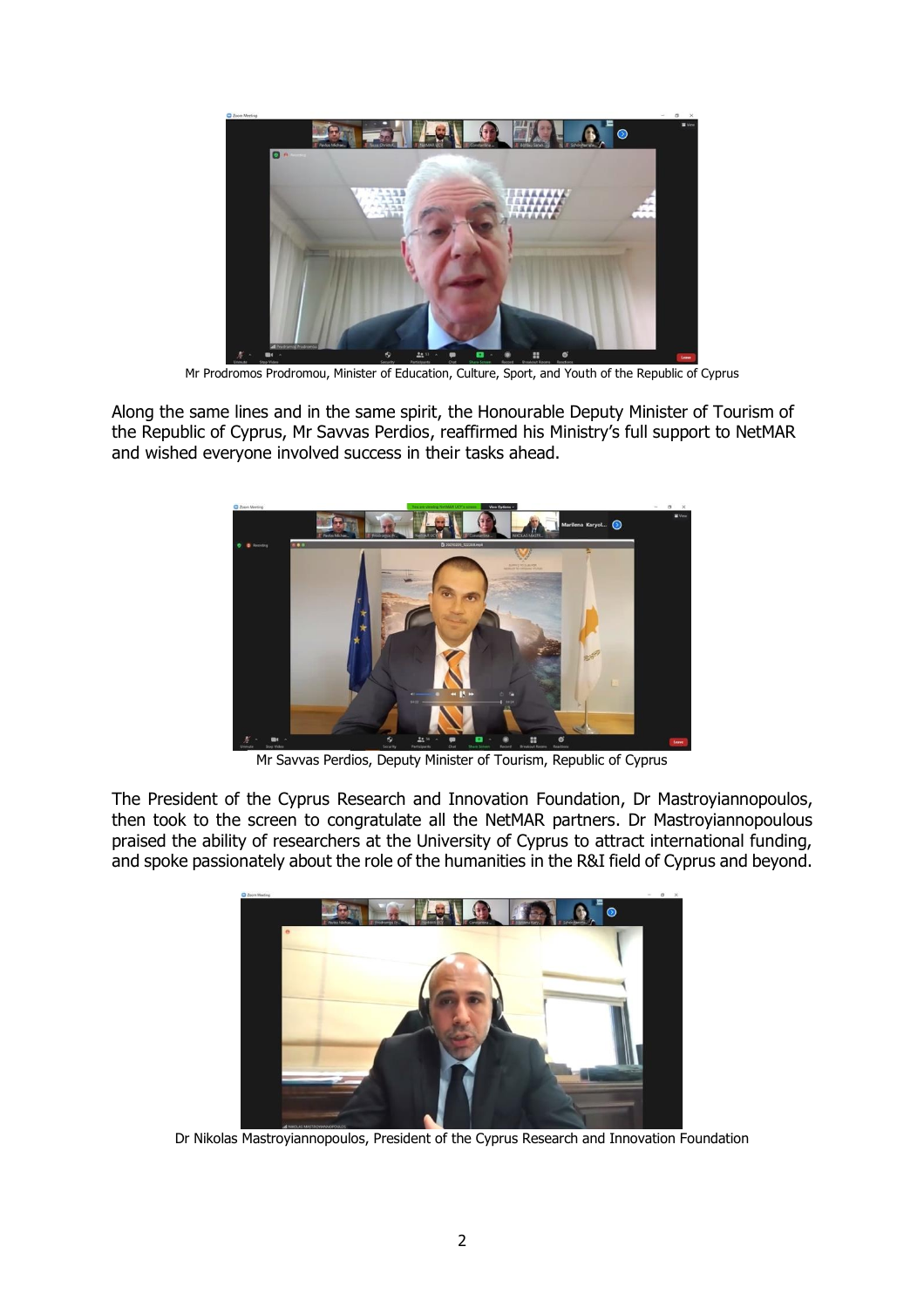Ms Anna Panagopoulou, on behalf of the European Commission, expressed enthusiasm for the project, and laid out in some detail the different ways in which the European Commission stands by researchers and projects like NetMAR, which are both interdisciplinary and seek to speak to those outside academia.



Ms Anna Panagopoulou, Director of Common Implementation Centre and Acting Director for Research & Innovation Outreach, DG Research & Innovation, European Commission

In their welcomes, the Rector of the University of Cyprus, the President of Bamberg, and the Head of the History Department of SDU, congratulated the partners for their achievement and endorsed the collaborative and interdisciplinary nature of the project.



Prof. Tasos Christofides, Rector of the University of Cyprus



Prof. Dr Kai Fischbach, President, University of Bamberg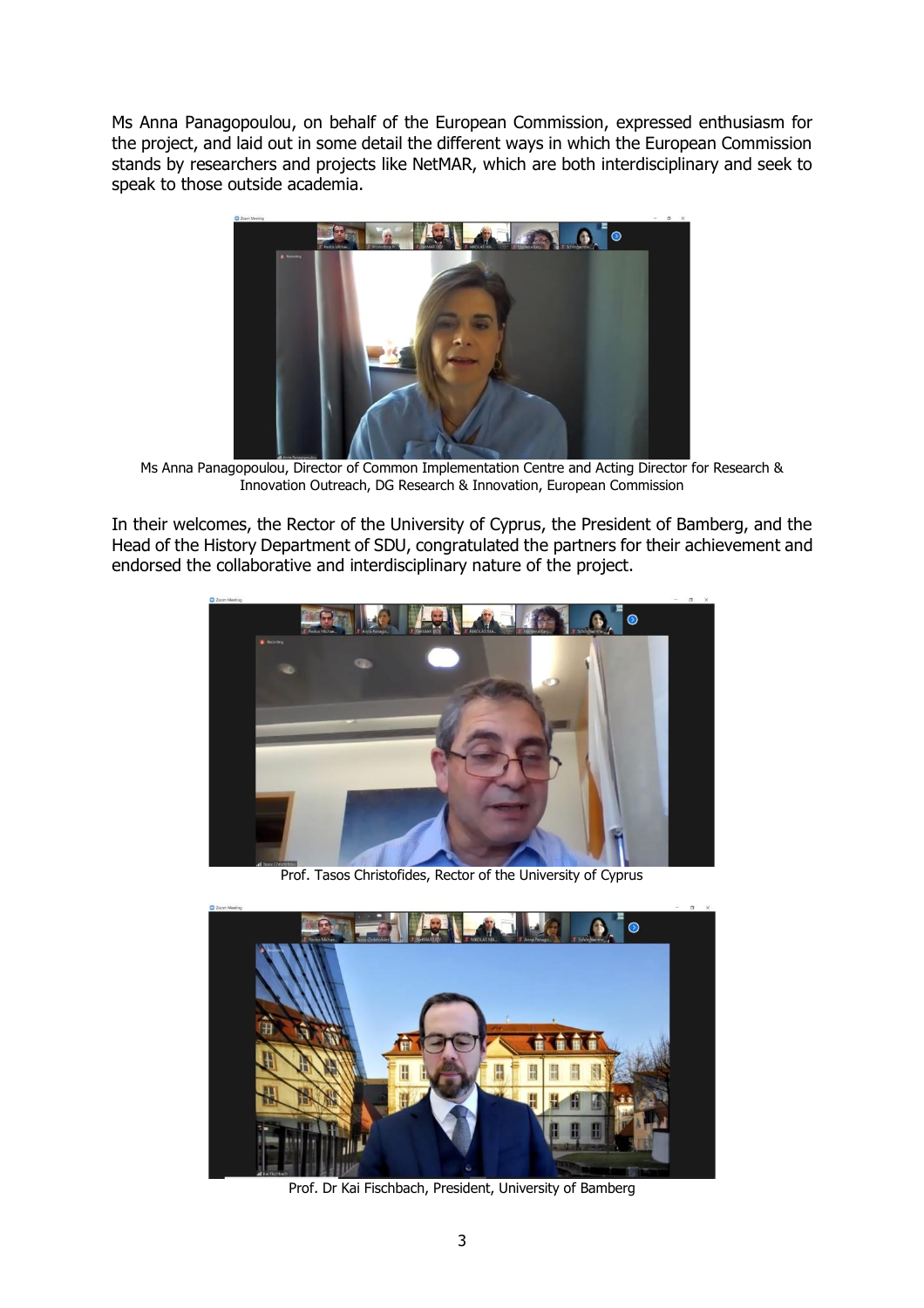

Prof. Dr Martin Rheinheimer, Head of Department of History, University of Southern Denmark

In her plenary talk, Dr Stavroula Constantinou presented the premise, rationale, aims and ambitions of NetMAR, explaining also why a research centre for the study of medieval arts and rituals – such as the one recently established at the University of Cyprus (CeMAR) – is timely and important. Drawing on Wagner's idea of the total artwork, and of the way art has over the years been dismembered from social fields of cultural production, Dr Constantinou explained how arts and rituals overlap and feed off each other.



Dr Stavroula Constantinou, Project Coordinator, NetMAR

The SDU partners – Prof. Lars Mortensen and Dr Nils Holger Petersen – shared their own experiences of setting up a world-class journal and a world-class research centre respectively, while the leader of the Bamberg team, Prof. Ingrid Bennewitz, presented in detail the fascinating work being done at the Centre for Medieval Studies (ZeMas) at Uni BA.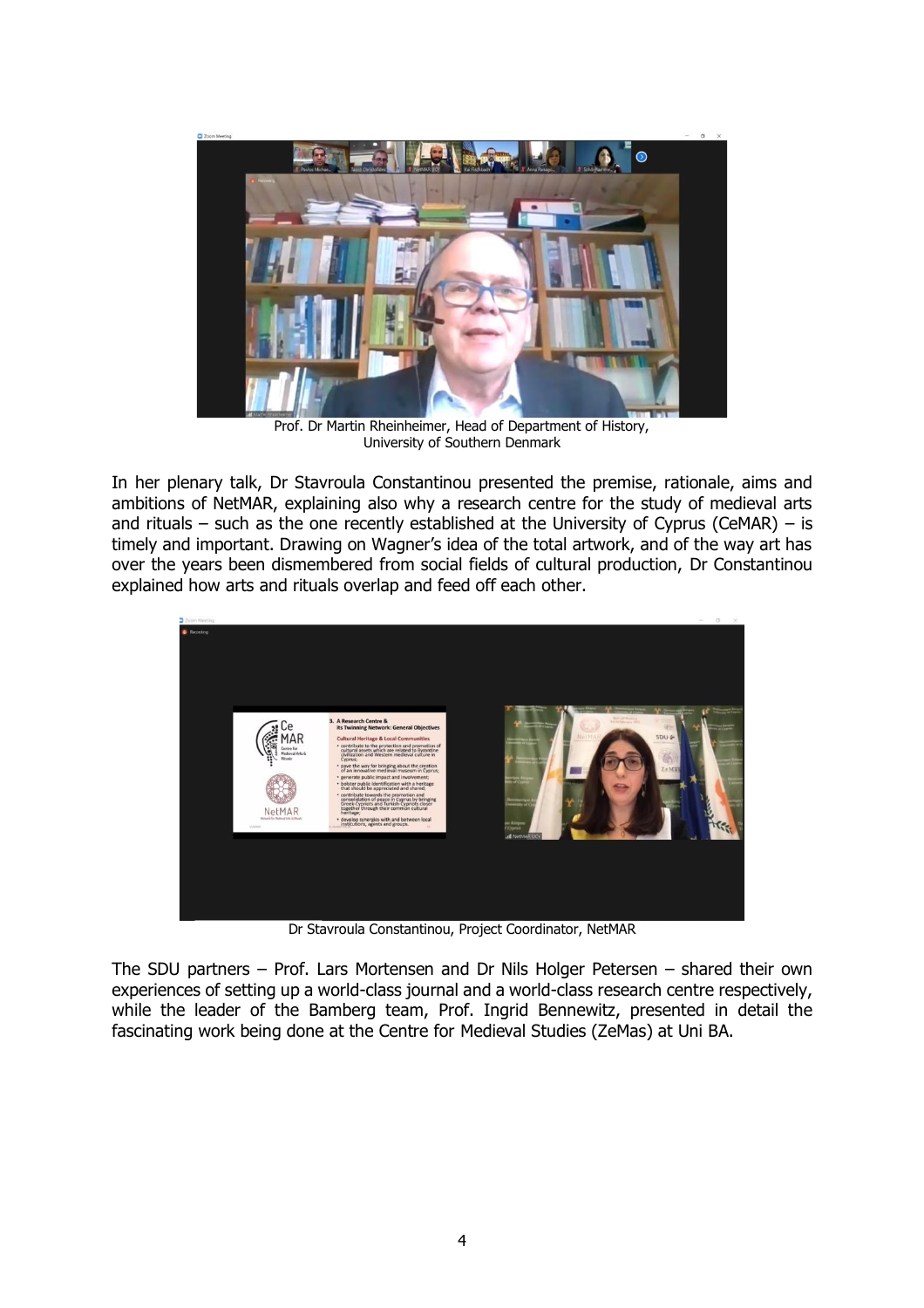

Prof. Lars Boje Mortensen, SDU



Dr Nils Holger Petersen, SDU



Prof. Ingrid Bennewitz, Uni BA